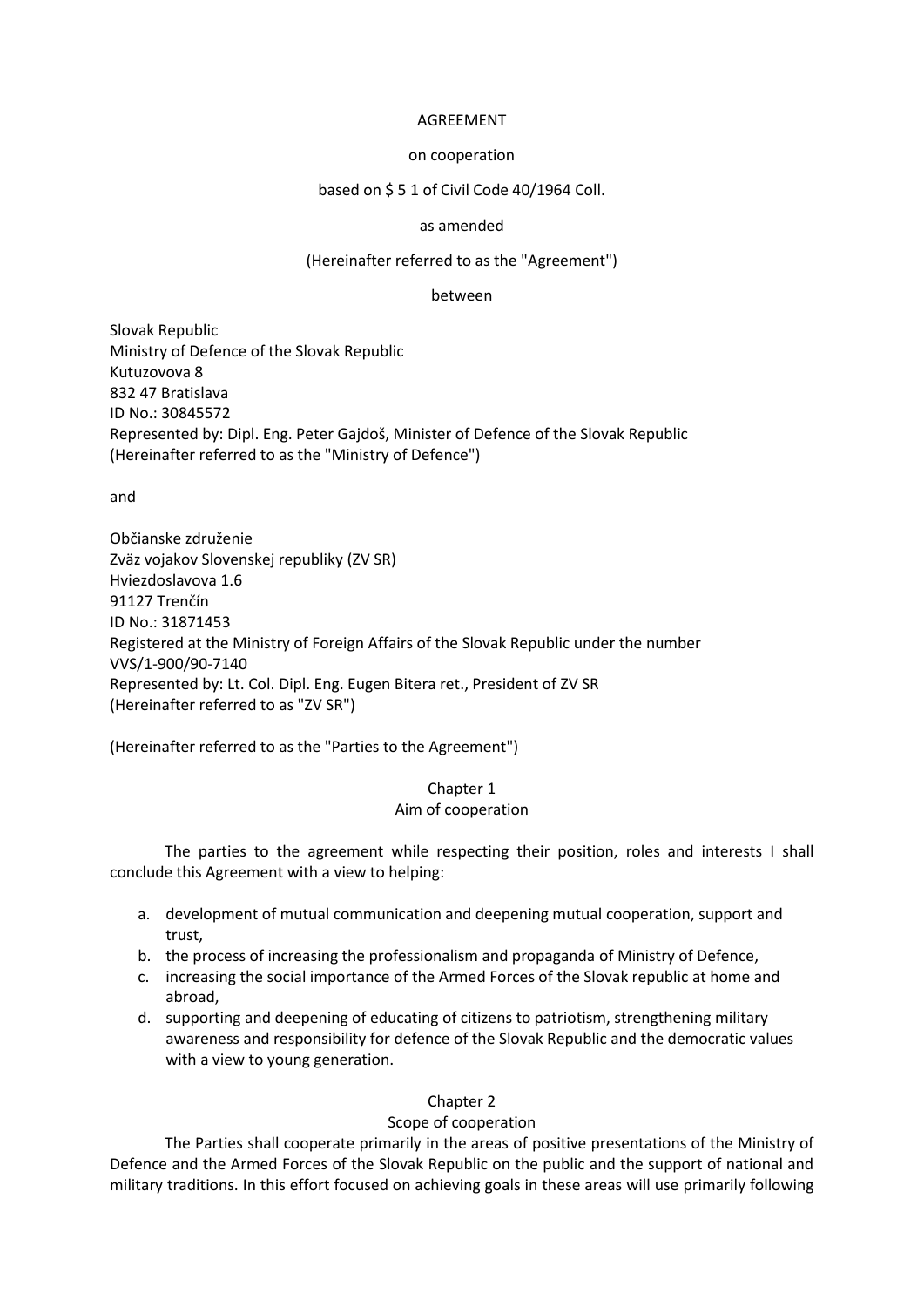forms: presentation: lectures, discussions, information exchange, defence exhibitions, excursions, visits to military installations within open days or events of similar character.

- a. ZV SR will be at the request of the Ministry of Defence or of its own initiatives and in the framework of their technical and/or personal capacities:
- 1. to be actively involved in projects and activities organized by Ministry of Defence of the Slovak Republic,
- 2. with its suggestions, opinions, proposals and recommendations, as appropriate and with another activity will contribute to the security of the proper housing and the needs of professional soldiers, military veterans and recipients of service retirement,
- 3. promote the Ministry of Defence and the Armed Forces of the Slovak republic at home and abroad,
- b. The Ministry according to its own material and technical and personal capacities and in accordance to conditions laid down in relevant Slovak laws and regulations (for example the Act of the National Council of the Slovak Republic No. 278 / 1993 Coll. Act on Property Management, as amended in later regulations) and internal regulations of the Ministry of Defence.
- 1. based on written request will provide ZV SR with proper premises, amenities and relevant technical support for activities
- 2. based on written request to ensure the mass transport of the members of ZV SR, who individually concludes the insurance contract or will show up a closed insurance contract for medical health or in case of casualty or invalidity caused in connection to organized activity, including related costs, disability due to injury, severe consequences of injury and incapacity due to injury,
- 3. invites the representatives of ZV SR to the event organized by Ministry of Defence at the occasion of important anniversaries and events.

#### Article 3 Reimbursement of costs

1. Under the conditions laid down in this Agreement, the costs incurred in connection with the implementation of this Agreement, each Party shall bear its own costs from their own funds.

### Article 4 Repeal provision

1. Previous Agreement dated 10 August 2007 shall be terminated upon the entry into force of this Agreement on cooperation between the Ministry of Defence of the Slovak Republic and ZV SR.

# Article 5

# Final provisions

- 1. Unless otherwise agreed in this Agreement, the legal relations between Ministry of Defence of the Slovak Republic and ZV SR resulting from Agreement are governed by Act no. 40/1964 Coll. Civil Code as amended (hereinafter referred to as the Civil Code) and by related generally binding legal regulations of the Slovak Republic.
- 2. Office of the Minister of Defence of the Slovak Republic will implement the provisions of this agreement for the Ministry of Defence through the and for ZV SR its president.
- 3. An evaluation of the cooperation under this Agreement shall be carried out in writing annually.